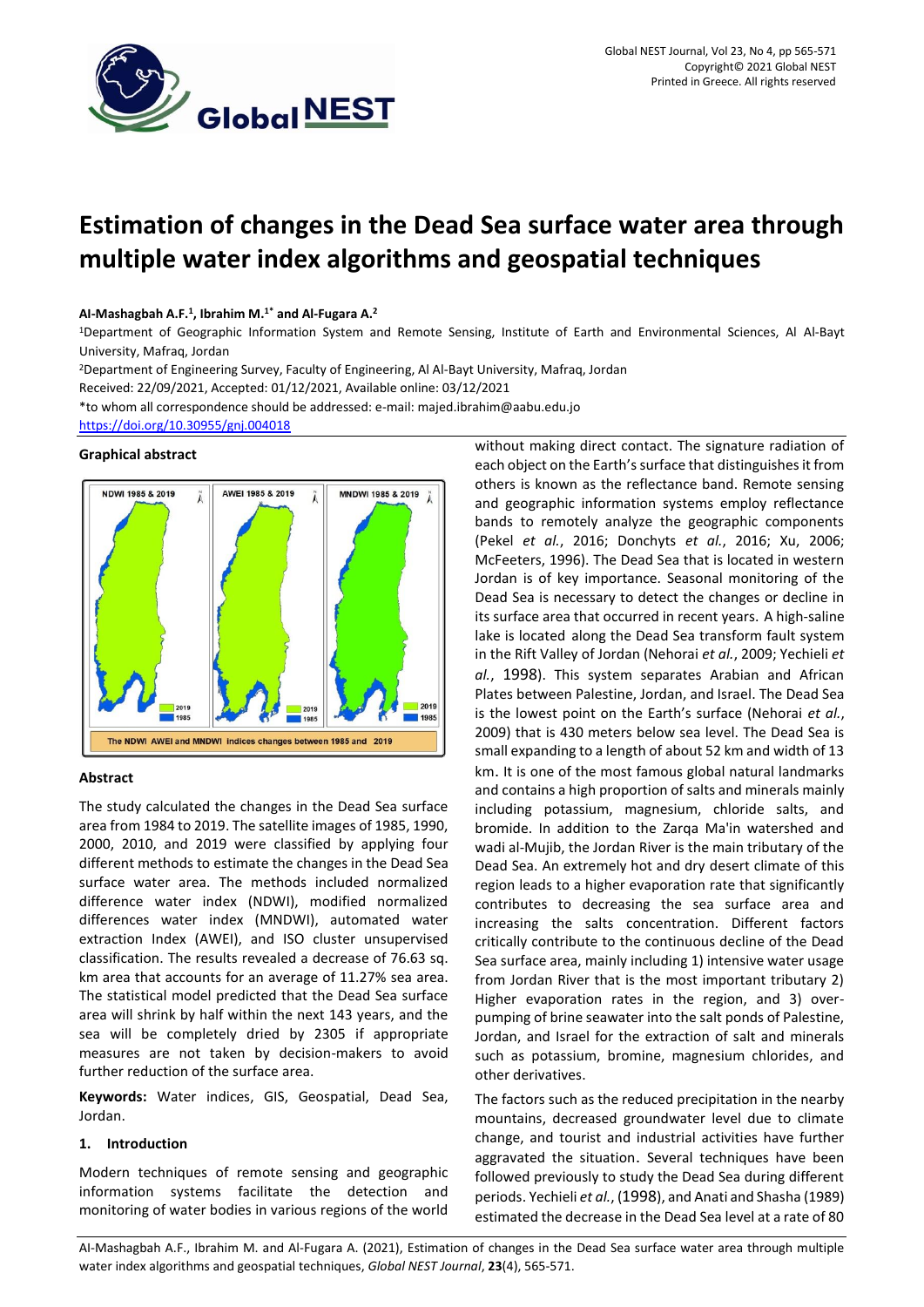cm/year, whereas Gertman and Hecht (2002) reported a diminishing rate of 60 cm/year. Lensky *et al.,* (2005) concluded a sea-level decreasing rate of 100 cm/year during the last decade. This study aims to verify the decline in the Dead Sea surface area during the study period. The study also applied remote sensing and geographic information systems to elaborate on the decreasing rate of sea surface area and water level during the last four decades.

Many external factors have an effect on to water bodies, wherever the extracted spectral features may well be a mix of water and different categories like built-up lands distortion. In 2006, Xu proposed a modified normalized difference water index (mNDWI) according NDWI, and made the amendment by substitution the NIR band with the shortwave-infrared (SWIR) band, that helped to remove distortions from built-up lands. However, the best thresholds vary based on locations and time, that mean every index have may well be appropriate in some cases however, it isn't appropriate for different cases. Therefore, the indices were used in this study based on the spectral features used in Landsat 8 and conditions of the study area (Xu. 2006, Zhou *et al.*, 2017). Furthermore, the performance of AWEI, NDWI, NDVI, and MNDWI water indicators to detect the changes in the Dead Sea area during certain periods was also evaluated.

# **2. Study area**

The study area is located between Jordan, Israel, and Palestine. It is located approximately 55 km southwest of the capital, Amman, and approximately 24 kilometers east of Jerusalem. The area covers parts of the Madaba, Balqa, and Karak governorates in Jordan. The total area is about 601 sq. km with the following coordinates: latitudes 31°17' 42"N and 31°46' 96"N and longitudes 35°23' 79"E and 35°36'0.07"E (Figure 1).

Generally, altitudes in the eastern and western parts of the study area are high. Figures 2 and 3 present a 3D model view of altitudes, and east-west and north-south crosssections of the Dead Sea area, respectively.

The Dead Sea area is characterized by dry air and sunny skies throughout the year. The region receives an average rainfall of 50 mm/annum whereas the yearly average temperature ranges between 32°C to 39°C in summer and 20 to 23°C in winter. The average percentage of humidity in the area is quite low (35%) (Al‐Mashagbah and Al‐ Farajat, 2013). The Dead Sea region is among the key tourist areas for environmental physiotherapy. A combination of distinguished natural factors places this area in a competitive position for medical and clinical tourism, and environmental physiotherapy. The unique moisture-free climatic properties and sulfuric springs are known to cure various skin diseases. The World Health Organization recognized this area as a global center in 2011 for treating different skin diseases.

#### **3. Experimental methods**

*3.1. Image pre-processing*

ArcMap software was used for the pre-processing of Landsat images. The images downloaded from the "Earth Explorer website" were re-projected using Jordan Transverse Mercator (JTM) in the unit of meter to calculate study area in each year. In other hand decimal degree projection was used to display the location of study area as shown in Figure 1. Georeferencing of image data was carried out using georeferencing toolbar whereas the study area polygon shapefile served as a reference layer. Five multispectral satellite images were downloaded from the United States Geological Survey (USGS) Earth Explorer website [\(https://earthexplorer.usgs.gov\)](https://earthexplorer.usgs.gov/). The images were acquired on Aug 21, 1985; Aug 3, 1990; Aug 25, 2000; Sep 6, 2010; and Aug 6, 2019, during the dry summer (with minimum cloud cover) to detect the changes in the Dead Sea surface area. The first and second images represent Landsat TM, the third and fourth images represent Landsat ETM+, and the fifth is from the Landsat 8 OLI imagery for path 174, row 38, covering the Dead Sea area. Image processing was carried out using ArcGIS 10.4 image analyst extension. Landsat data obtained from the US Geological Survey has already been orthorectified and georegistered, therefore, these steps were excluded.

#### *3.2. Water indices*

These are the mathematical models to distinguish the contact line between the water masses and adjacent land. These models facilitate accurate defining of the shoreline in multi-time-varying images (Xu, 2006; Mcfeeters, 1996). Two or more spectral bands in the satellite image are often used to apply these mathematical models (Ji *et al.*, [2009\)](https://www.tandfonline.com/doi/full/10.1080/19475683.2017.1340339).



**Figure 1.** The map of Jordan presenting the location of the Dead Sea.

## *3.2.1. Normalized difference water index (NDWI)*

The normalized difference water index (NDWI) is a new method that defines the features of open water and enhances its presence and visibility in remotely sensed digital images (Li *et al.*, 2013; Gao, 1996). NDWI method uses reflected radiation in the visible green light and nearinfrared bands as shown in equation 1 (Mcfeeters, 1996):

$$
NDWI = (Green - NIR)/(Green + NIR)
$$
 (1)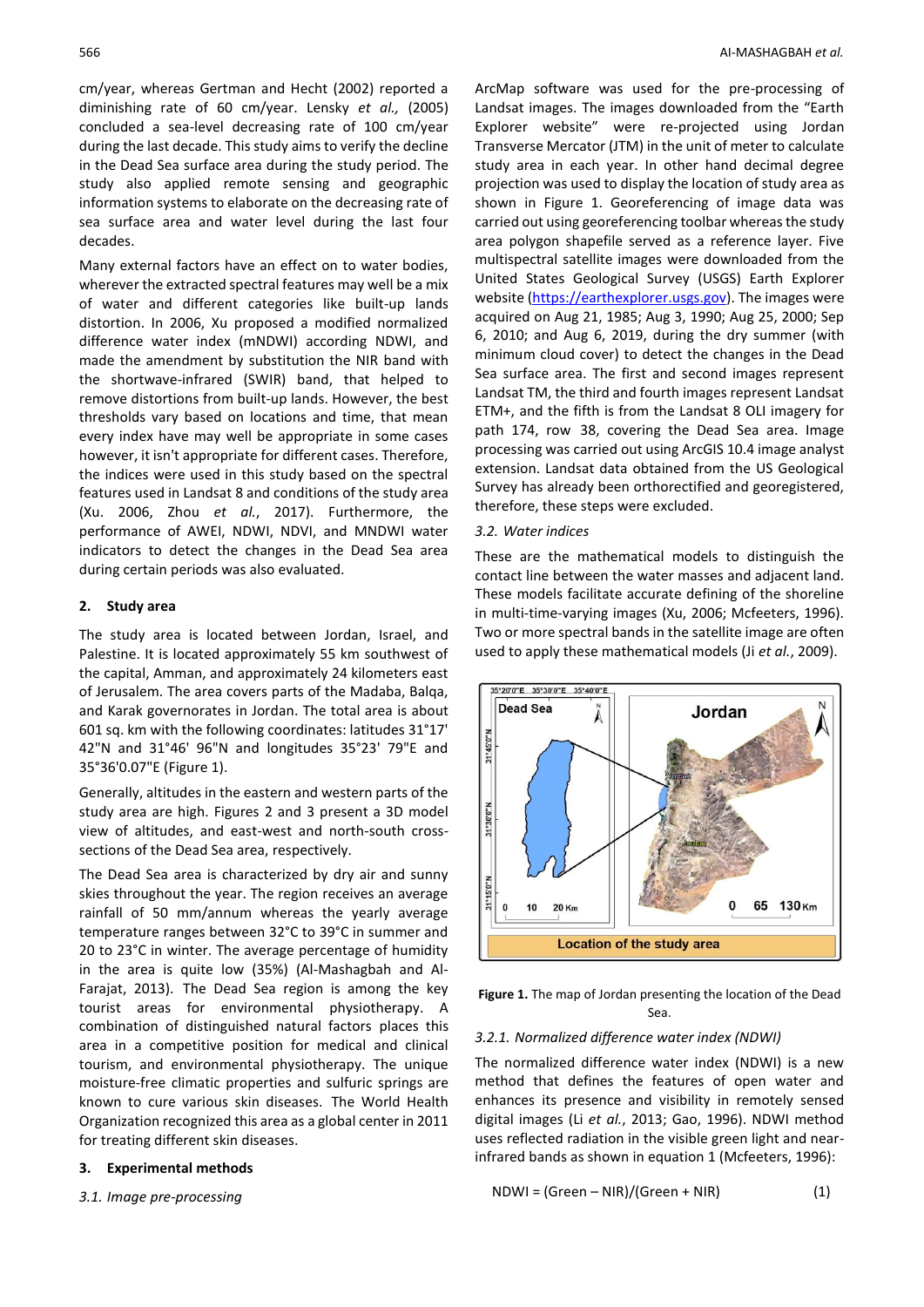Where NIR is Near-infrared, NDWI value ranges from -1.0 to 1.0. The positive values represent water area whereas the negative values represent non-water lands (Mcfeeters, 1996).



**Figure 2.** 3D-model view of the study area.



**Figure 3.** Topographic E – W and N - S profiles of the study area.

## *3.2.2. Modified normalized differences water index (MNDWI)*

The MNDWI technique is almost similar to NDWI with only one exception of using a middle infrared band instead of a near-infrared band. This is simply a masking procedure that separates the land. Primarily, it is used for the removal of built-up land noise. In the MNDWI method, the water areas possess higher pixel values as compared to urban or vegetation areas with a lower pixel value. Therefore, it delineates the water class from other classes. This method can also efficiently eliminate shadow noise from the water data without involving advanced procedures (Han, 2005). The replacement of near-infrared band in NDWI with visible green light and middle infrared bands (MIR) in MNDWI occurs as shown in equation 2 (Xu & H.Q., 2006):

$$
MNDWI = (Green - MIR)/(Green + MIR)
$$
 (2)

*3.2.3. Automated water extraction index (AWEI)*

The automated water extraction Index (AWEI) is the most important method to assess the changes in the water area of water bodies. This index locates water with high precision, particularly in the mountainous areas with deep terrain where shadow causes the main classification error. AWEI provides accurate classification in areas where other classification methods could not correctly identify the features either due to dark surfaces or shadows (Feyisa *et al.*, 2014). AWEI distinguishes between the pixels of water bodies and other lands for identifying agricultural and urban areas, and other classes present in the satellite images (Feyisa *et al.*, 2014). AWEI uses the reflectance of the Short-wave infrared (SWIR), near-infrared, visible green, and visible blue light bands as shown in equations 3 and 4 (Feyisa *et al.*, 2014):

$$
AWElsh = Blue + 2.5 \times Green - 1.5 \times (NIR +SWIR1) - 0.25 \times SWIR2
$$
 (3)

AWEInSh = 4 × (Green − SWIR1) − (0.25 × NIR + 2.75 × SWIR2) (4)

# *3.2.4. ISO cluster unsupervised classification*

Iso clustering is a simple and best-known unsupervised machine algorithm. It identifies the number of classes (x) and based on the spectral similarity dispenses each data pixel to the closest cluster while keeping the classes as small as is acceptable (Lillesand, *et al.*, 2008).

Iso Cluster technique or migrating means technique employs a modified iterative optimization clustering procedure. This technique automatically finds clusters and several classes in an image to yield a classified image empirically specified by the classifier based on the land cover of the study area. Iso Cluster unsupervised classification extension in the ArcGIS 10.4.1 software was used to classify the AWEI, NDWI, and MNDWI images into different classes. Subsequently, depending on the threshold value of the water indices, each image was converted only into two classes (water and non-water) for studying the changes in water cover during the last four decades.

Initially, the water indices were extracted from the images. Depending on the threshold values of the indices, the unsupervised post-classification methods were applied to separate the water from non-water areas. The derived water indices were used to produce a classified map to determine the changes. Later on, the raster image was converted into a vector-based file containing a polygon having an attribute value equal to one (to represent water) or zero (to represent non-water areas). During the next step, the vector map was converted to a separate shapefile to represent and calculate the Dead Sea polygon area, and the loss of water area over the last 35 years .

#### *3.3. Accuracy assessment*

The accuracy verification of digitally classified water index images is necessary. The verification is carried out by counting the errors in the maps and comparing the classified map data with the corresponding Google Earth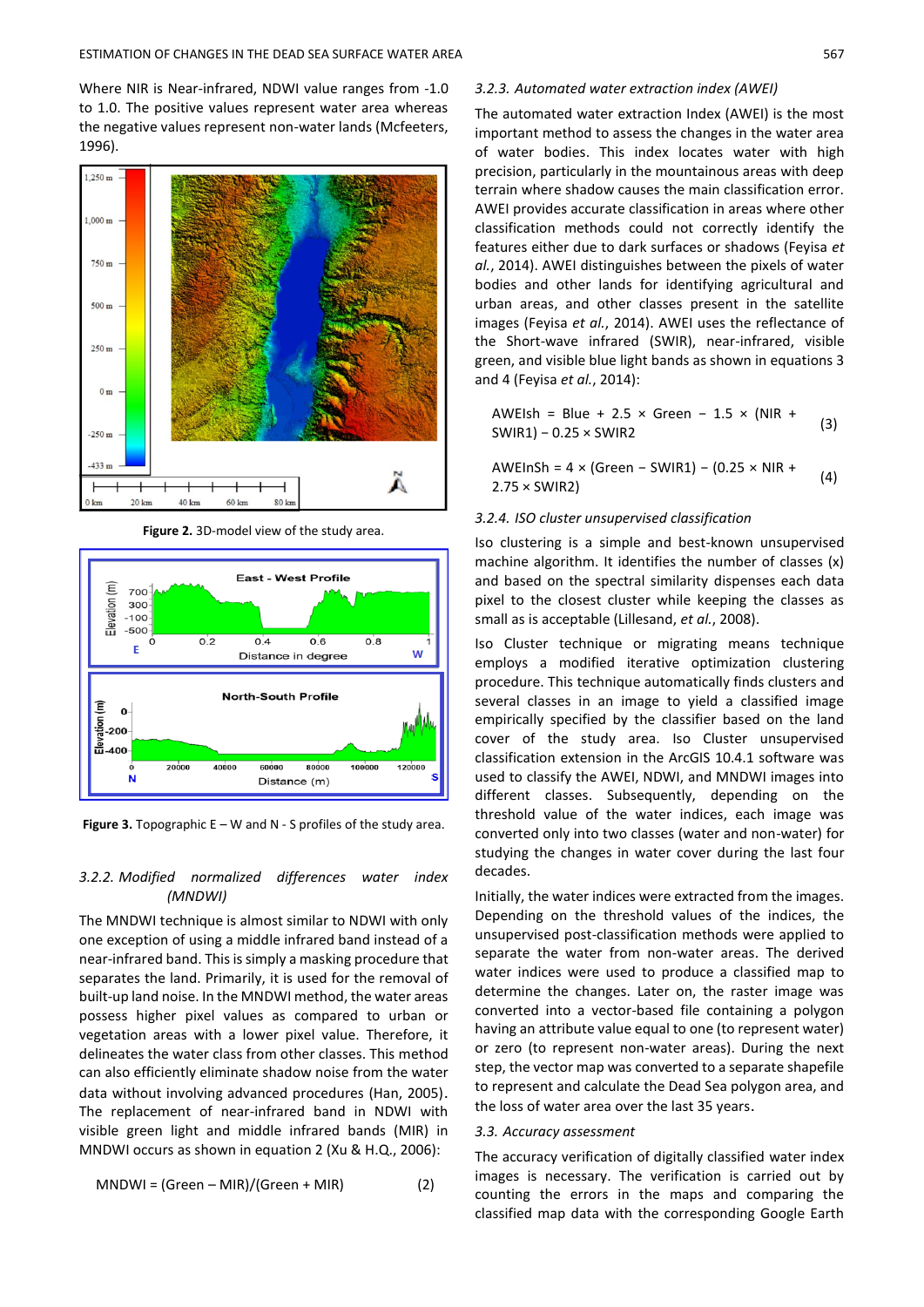reference map. To assess the accuracy of the classification and extraction of water areas in the study area, 150 random samples of different locations in the study area were selected for each image using the ArcMap software. These random points were converted to Keyhole Markup Language (KML) format and opened in the high-spatialresolution Google Earth software to match the classification samples with the real information. The Kappa coefficient and overall accuracy indicators were applied to evaluate the accuracy of different water index maps (Ibrahim, 2016). The Kappa coefficient and overall accuracy indicators were calculated as shown in equations 5 and 6:

Overall accuracy (OA) = (NW + TW)/N 
$$
(5)
$$

Kappa coefficient = 
$$
(N * (NW + TW) - F)/(N2 - F)
$$
 (6)

Where: N is the number of random points; TW is the number of correct water pixels; UW is the number of undetected water pixels; IW is the number of incorrect water pixels; NW is the number of correctly rejected nonwater pixels; F is (UW+TW) (IW+TW)+(IW+NW) (UW + NW).

# **4. Results and discussion**

This study employs a geographic information system and remote sensing satellite imagery to confirm the changes in the Dead Sea surface area. Four different methods were applied to differentiate among the satellite images of the Dead Sea surface areas captured in 1985, 1990, 2000, 2010, and 2019. These methods included normalized difference water index (NDWI), modified normalized differences water index (MNDWI), automated water extraction Index (AWEI), and Iso Cluster unsupervised classification. During the study, water and land areas were separated by using a threshold value. The water index images revealed fluctuating and variable threshold values according to the type of water indices and time intervals (Komeil *et al.*, 2014).

The water pixels are known to have positive values whereas other land cover areas exhibit zero or lower values (Ji *et al.*, [2009\)](https://www.tandfonline.com/doi/full/10.1080/19475683.2017.1340339). The pixel water area was noted to have much higher NDWI, MNDWI, and AWEI threshold values as compared to surrounding land cover types. The NDWI and MNDWI based water threshold values were observed to be generally greater than 0.3, which further increased with the rise in water salinity. This is evident from the threshold values in the shallow brine intake water station area in the south of the Dead Sea on the Lisan peninsula belonging to the Jordanian Arab Potash Company (Figure 4).

**Table 1**. Summary of surface water changes from 1985- 2019 based on different indices

| Year         | NDWI Area (km <sup>2</sup> )                                  | MNDWI Area (km <sup>2</sup> ) | AWEI Area (km <sup>2</sup> ) | Average Area (km <sup>2</sup> ) |  |
|--------------|---------------------------------------------------------------|-------------------------------|------------------------------|---------------------------------|--|
| 1985         | 680.12                                                        | 679.04                        | 681.41                       | 680.19                          |  |
| 1990         | 659.19                                                        | 658.43                        | 661.89                       | 659.87                          |  |
| 2000         | 644.23                                                        | 643.37                        | 646.42                       | 644.67                          |  |
| 2010         | 621.90                                                        | 622.43                        | 626.08                       | 623.47                          |  |
| 2019         | 603.37                                                        | 603.57                        | 605.73                       | 604.22                          |  |
| Total change | -76.75                                                        | $-75.68$<br>-75.47            |                              | 75.97                           |  |
| % change     | $-11.28$                                                      | $-11.11$                      | $-11.11$                     | $-11.17$                        |  |
|              | Table 2. Percent decrease in Dead Sea areas from 1985 to 2019 |                               |                              |                                 |  |
| Year         | Average Area (sq.km)                                          | % Area                        | % Change                     | % Decrease                      |  |
| 1985         | 680.19                                                        | 100                           | 100                          | 0                               |  |
| 1990         | 659.87                                                        | 97.01                         | $-2.99$                      | $-2.99$                         |  |
| 2000         | 644.67                                                        |                               | $-5.22$                      | $-2.30$                         |  |
| 2010         | 623.47                                                        | 91.66                         | $-8.34$                      | $-3.29$                         |  |
| 2019         | 604.22                                                        | 88.83                         | $-11.17$                     | $-3.09$                         |  |

The areas calculated from the Dead Sea satellite image captured in 1985 using MNDWI, AWEI, and NDWI indicators were noted as 679 sq. km, 681.41 sq. km, and 680.12 sq. km, respectively, having an average of 680.19 sq. km. MNDWI, AWEI, and NDWI indicators estimated the areas from the image captured in 1990 as 658.53 sq. km, 661.89 sq. km, and 659.19 sq. km, respectively, having an average of 659.87 sq. km. The classification of satellite images captured in 2000 presented the surface water areas as 643.37 sq. km, 646.42 sq. km, and 644.23 sq. km, respectively, with an average of 644.67 sq. km. The areas calculated from the satellite image of 2010 were equal to 622.43 sq. km, 626.08 sq. km, and 621.90 sq. km, respectively, with an average of 644.67 sq. km. The final satellite image of 2019 revealed that the Dead Sea surface

Total change 75.97

areas were reduced to 603.57 sq. km, 605.73 sq. km, and 601.37 sq. km, respectively, having an average of 603.56 sq. km. These results are presented in Table 1 and Figure 5.

The Dead Sea surface area cover significantly reduced during the mentioned years. Table 2 depicts the decrease in surface water area by 2.99% (20.32 sq. km), 2.30% (15.2 sq. km), 3.29% (21.2 sq. km), and 3.09% (19.25 sq. km) during 1985–1990, 1990–2000, 2000–2010, and 2010– 2019, respectively. A significant reduction (76.63 sq. km) in the Dead Sea surface water area has occurred during the last 34 years that accounts for an average of 11.27% of the total sea area, as shown in Table 2 and Figure 6.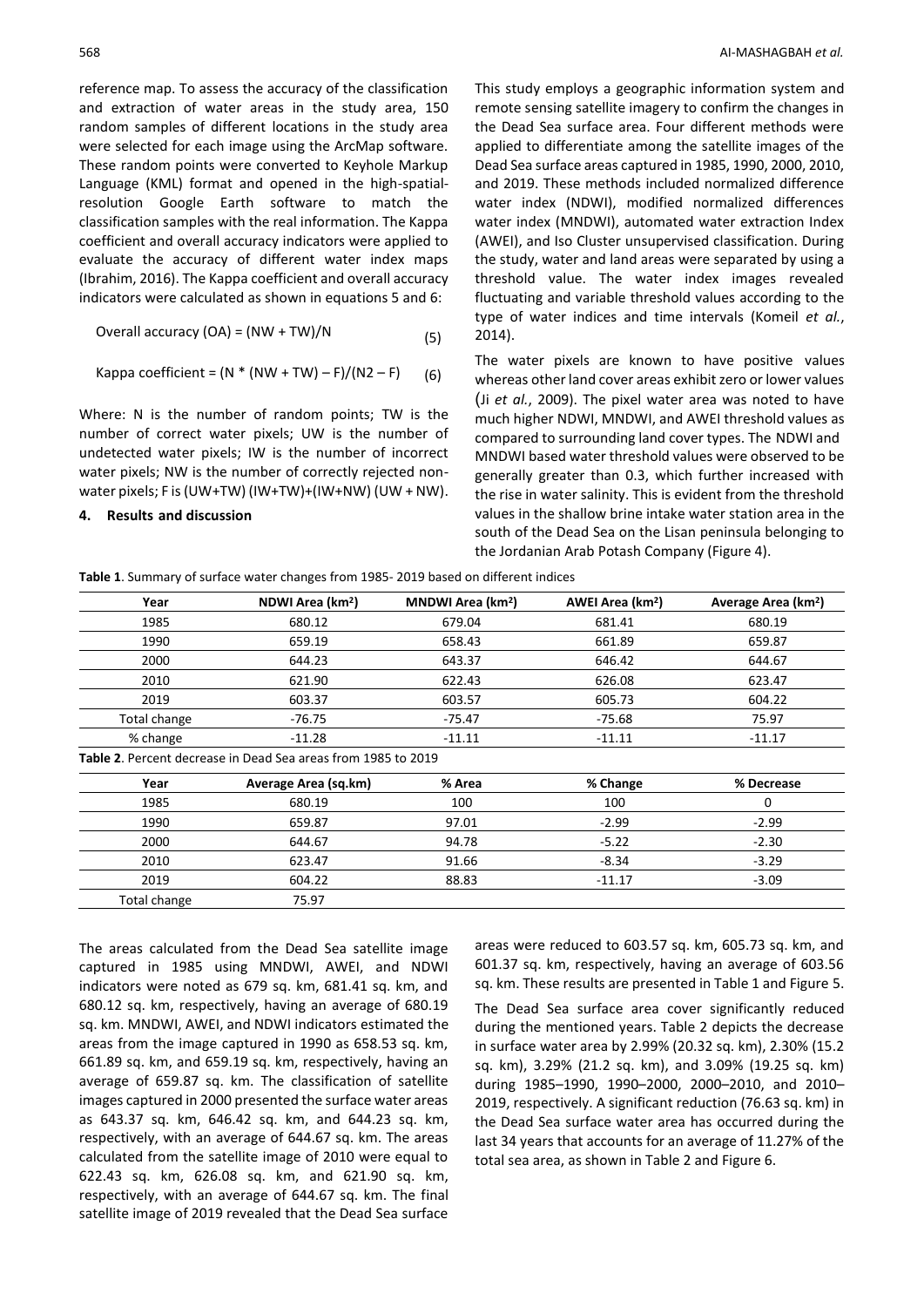

**Figure 4.** Threshold values for NDWI and MNDWI water indices 1990.



**Figure 5.** Comparison of changes in surface water area from 1985 to 2019.



**Figure 6.** Changes in the Dead Sea Surface area from 1985 to 2019.

Figure 7 illustrates the spatial changes in the Dead Sea seawater area from 1985 to 2019. It shows an overlay of the 2019 vector on top of the 1985 spatial distribution vector of the Dead Sea surface water. Based on the results, it is noteworthy that these changes mainly occurred on the southern and western sides of the Dead Sea.

The rate of decreasing the Dead Sea water area was found to be about 2.25 sq. km per year. Mathematical models further predicted future sea surface changes (Figure 8). Available data and mathematical models demonstrated the depletion and complete drying of the Dead Sea in the next 280 years if practical solutions are not implemented.



**Figure 7.** The seawater changes were based on the NDWI, AWEI, and MNDWI indices between 1985 and 2019.



**Figure 8.** A statistical model predicting the future changes in the Dead Sea area.

The accuracy of classification and extraction of water areas was evaluated by randomly selecting 150 samples of different locations from each satellite image using the ArcMap software. These random points were converted to KML format and opened in the high-spatial-resolution Google Earth software to ensure that some of the classification samples match the reality (Figure 9). The overall accuracies of the classified water index images ranged from 98.67% to 100% whereas the Kappa coefficient indicator values remained as 0.97 to 1.0 (Table 3). The insignificant error in overall accuracy and Kappa coefficient was caused by the difference in dates between the satellite images and the reference Google Earth images (up to four months in some images). Therefore, in some cases, it led to the classification of water values as nonwater or vice versa as marginal points between water and non-water pixels. It could have been correct and identical if the two images were taken simultaneously.

## **5. Conclusion**

This study applied geographic information systems and remote sensing techniques to assess the changes in the Dead Sea surface area, in Western Jordan over the past 35 years. Four water index based algorithms were followed to recognize the differences in the Dead Sea surface area at different intervals. Normalized difference water index (NDWI), modified normalized differences water index (MNDWI), automated water extraction Index (AWEI), and ISO Cluster unsupervised classification methods analyzed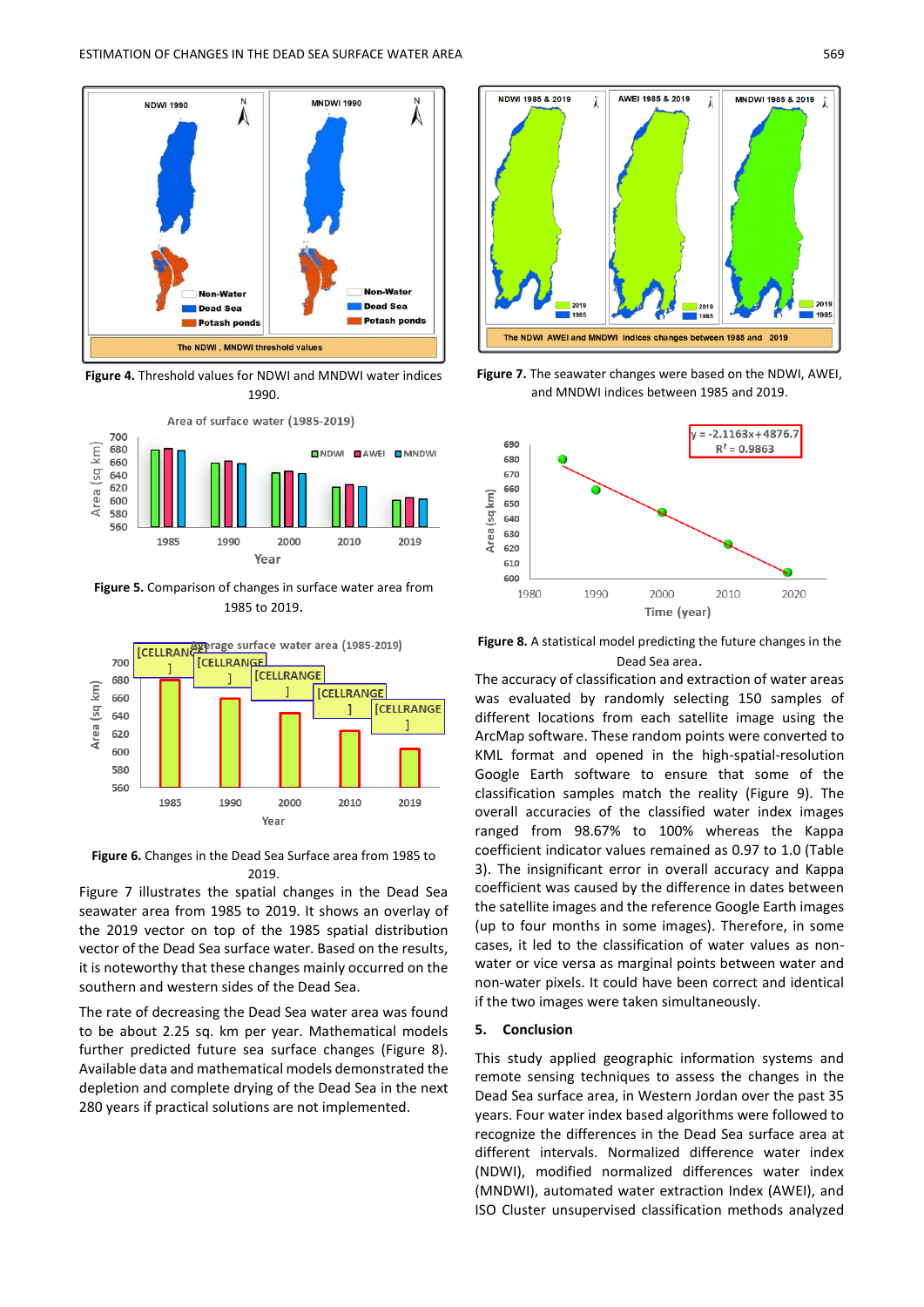the satellite images captured in 1985, 1990, 2000, 2010, and 2019. The results helped in conceiving some valuable conclusions. The most important finding was that the surface area of the Dead Sea has decreased by 76.63 sq. km during the last 35 years that is approximately 11.27% of the total sea area. The rate of the annual decrease of the water surface area was calculated as 2.25 sq. km. A statistical model was also designed to predict the future status of the Dead Sea, which projected the shrinkage of the Dead Sea surface area by half within the next 143 years. The model further revealed that and the Dead Sea will completely dry around 2305 if necessary actions are not taken. The threshold values were utilized to distinguish water from non-water areas that varied with time and type of water indices used for the calculations.

| <b>Table 3.</b> The overall accuracy and Kappa Coefficient of the classified images |
|-------------------------------------------------------------------------------------|
|-------------------------------------------------------------------------------------|

| Year | <b>NDWI</b> |       | <b>MNDWI</b> |       | <b>AWEI</b> |       |
|------|-------------|-------|--------------|-------|-------------|-------|
|      | ΟA          | Kappa | ΟA           | Kappa | <b>OA</b>   | Kappa |
| 1985 | 99.34       | 0.99  | 100          |       | 99.35       | 0.98  |
| 1990 | 100         |       | 98.67        | 0.97  | 100         |       |
| 2000 | 99.33       | 0.98  | 100          |       | 100         |       |
| 2010 | 100         |       | 99.35        | 0.98  | 99.33       | 0.98  |
| 2019 | 100         |       | 100          |       | 100         |       |



**Figure 9.** Random points in ArcMap (A) and Google Earth (B).

The overall classification accuracy of the captured images during 1985, 1990, 2000, 2010, and 2019 ranged from 98.67% to 97.53%, which reveals a high validity of the results. Generally, the threshold values of NDWI and MNDWI for the water area were noted to be greater than 0.3, which further increased with the rise in water salinity. MNDWI, AWEI, and NDWI indicators predicted very close surface areas of the Dead Sea with only negligible differences. The results also revealed that most of the decline in the sea surface area occurred on the southern and western sides of the Dead Sea. The study further demonstrated that the mapping of the Landsat TM, ETM, and OLI high-resolution satellite images utilizing remote sensing-based water indices and unsupervised classification techniques is very effective to identify the changes in surface water area over longer periods and provides accurate information for the decision-makers, which is matching with results that it was concluded by Zhou et al 2017, where is found that the water indices had reasonable good performances in open surface water body mapping (Herndon *et al.*, 2020, Zhou *et al.*, 2017). In addition, these results shown that the rates of declining sea area were found to be alarming that require serious and swift actions to save the Dead Sea.

#### **6. Recommendations**

The construction of the Bahrain Canal project is the most expeditious solution that can transfer sufficient water to the Dead Sea. This project depends on a channel to link the Dead Sea and the Red Sea (Gulf of Aqaba) or the Mediterranean Sea, however, there is a difference of approximately 400 meters as the Dead Sea is the lowest area on the surface of the earth below sea level. The rapid decline in the Dead Sea surface could be compensated through this project and it can further facilitate the construction of a power generation plant and a desalination water plant to benefit the Dead Sea countries. The shrinking of the Dead Sea surface area has resulted in environmental problems in that region such as increased salinity in Dead Sea water, decreased groundwater levels, and the formation of excavation. These issues are affecting the lives of local inhabitants of the region. The establishment of a desalination plant for the Red Sea water can be another possible solution. The freshwater from this plant can be channeled into the Dead Sea to save it from drought. Building a full geographic information system for the Dead Sea region is important as it will help to timely estimate the changes and decision-making. The data of this GIS system must also be updated regularly.

#### **References**

- Al-Mashagbah A. and Al-Farajat M. (2013), Assessment of spatial and temporal variability of rainfall data using kriging, Mann Kendall test and the Sen's slope estimates in Jordan from 1980 to 2007, *Journal of Environmental and Earth Sciences*, **5** (10) 611–618.
- Anati, D. A. and Shasha, S. (1989), Dead Sea surface-level changes, *Israel Journal of Earth-Sciences*, **38**(1), 29–32.
- Donchyts G., Baart F., Winsemius H., Gorelick N., Kwadijk J. and Van de Giesen N. (2016), Earth's surface water change over the past 30 years, *Nature Climate Change*, **6**(9), 810–813.
- Feyisa G.L., Meilby H., Fensholt R. and Proud S.R. (2014). Automated water extraction index: a new technique for surface water mapping using Landsat imagery, *Remote Sensing of Environment*, **140**, 23–35.
- Gao, B.C. (1996), NDWI-a normalized difference water index for remote sensing of vegetation liquid water from space, *Remote Sensing of Environment*, **58**, 257–266.